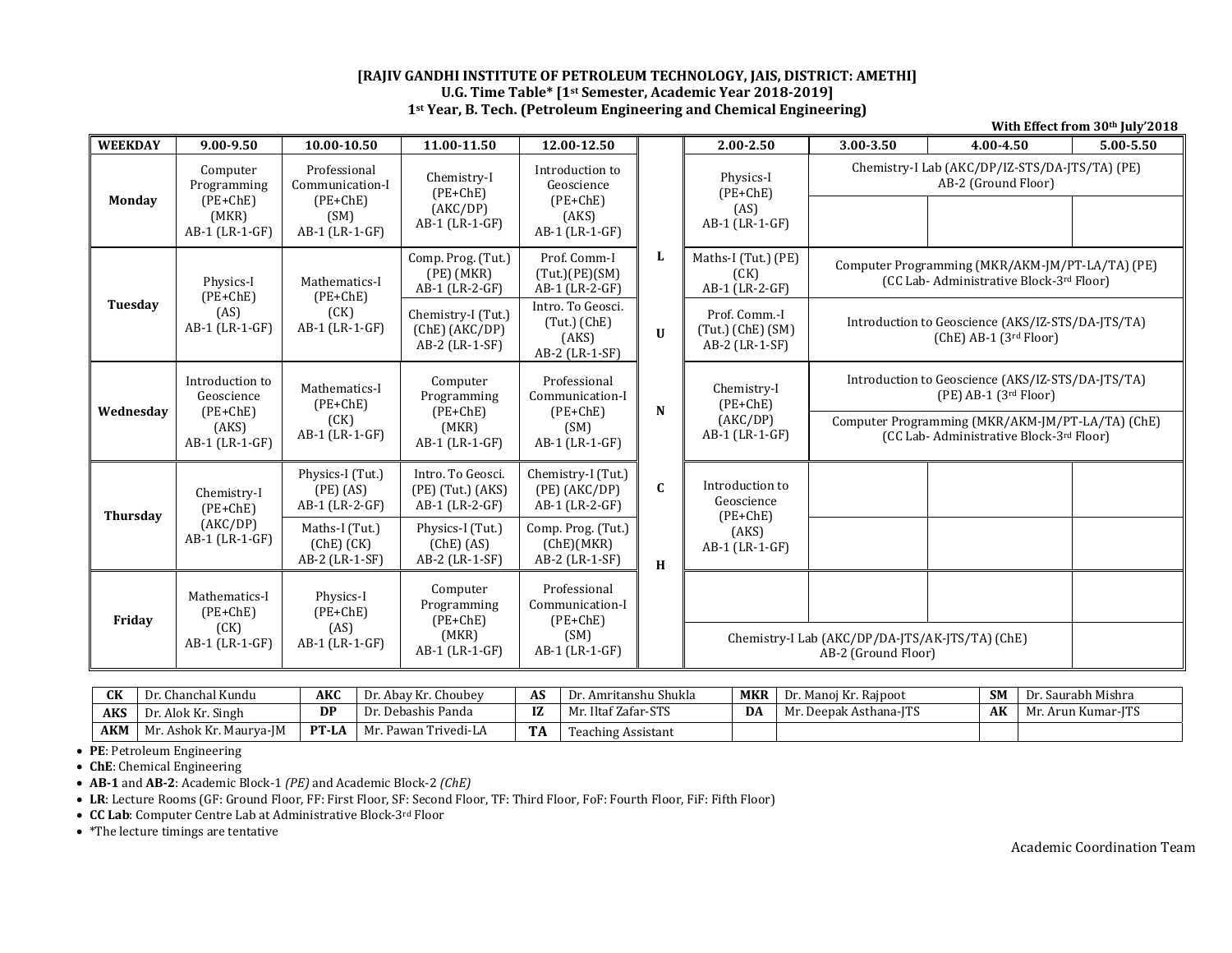## **[RAJIV GANDHI INSTITUTE OF PETROLEUM TECHNOLOGY, JAIS, DISTRICT: AMETHI] U.G. Time Table\* [3rd Semester, Academic Year 2018‐2019] 2nd Year B. Tech. (Petroleum Engineering and Chemical Engineering)**

| <b>WEEKDAY</b>  | $9.00 - 9.50$                                                  | 10.00-10.50                                                    | 11.00-11.50                                                                                                                    | 12.00-12.50                                                                                                                     |                  | $2.00 - 2.50$ | 3.00-3.50                                                        | 4.00-4.50                                | 5.00-5.50 |  |
|-----------------|----------------------------------------------------------------|----------------------------------------------------------------|--------------------------------------------------------------------------------------------------------------------------------|---------------------------------------------------------------------------------------------------------------------------------|------------------|---------------|------------------------------------------------------------------|------------------------------------------|-----------|--|
| <b>Monday</b>   | Thermodynamics<br>$(PE+ChE)$ $(GP)$<br>AB-2 (LR-2-SF)          | Heat & Mass<br>Transfer<br>$(PE+ChE)$ $(MK)$<br>AB-2 (LR-2-SF) | <b>Material Science</b><br>$(PE+ChE) (AA)$<br>$AB-2$ (LR-2-SF)                                                                 | Mathematics-III<br>$(PE+ChE) (AK)$<br>$AB-2$ (LR-2-SF)                                                                          | L                |               |                                                                  |                                          |           |  |
| Tuesday         | Heat & Mass<br>Transfer<br>$(PE+ChE)$ $(MK)$<br>AB-2 (LR-2-SF) | <b>Fluid Mechanics</b><br>$(PE+ChE) (AR)$<br>AB-2 (LR-2-SF)    | Maths-III (PE) (Tut.)<br>$(AK)$ AB-1 $(LR-4-FF)$<br>Material Science (ChE)<br>$(Tut.)$ (AA)<br>AB-2 (LR-5-TF)                  | Thermodynamics<br>(PE) (Tut.) (GP)<br>$AB-1$ (LR-4-FF)<br><b>Fluid Mechanics</b><br>$(Che)$ (Tut.) $(AR)$<br>AB-2 (LR-5-TF)     | U                |               | AB-2 (Fourth Floor)                                              | Material Science Lab (PE) (AA/AK-JTS/TA) |           |  |
| Wednesday       | <b>Material Science</b><br>$(PE+ChE)$ (AA)<br>AB-2 (LR-2-SF)   | Thermodynamics<br>$(PE+ChE)$ (GP)<br>AB-2 (LR-2-SF)            | Fluid Mechanics (PE)<br>$(Tut.)$ $(AR)$<br>AB-1 (LR-4-FF)<br>Heat & Mass Transfer<br>$(ChE)$ (Tut.) $(MK)$<br>$AB-2$ (LR-5-TF) | Material Science (PE)<br>$(Tut.)$ (AA)<br>AB-1 (LR-4-FF)<br>Maths-III (ChE) (Tut.)<br>$(AK)$ AB-2 $(LR-5-TF)$                   | N                |               | Material Science Lab (ChE) (AA/AK-JTS/TA)<br>AB-2 (Fourth Floor) |                                          |           |  |
| <b>Thursday</b> | Heat & Mass<br>Transfer<br>$(PE+ChE)$ $(MK)$<br>AB-2 (LR-2-SF) | Mathematics-III<br>$(PE+ChE)$ (AK)<br>$AB-2$ (LR-2-SF)         | <b>Fluid Mechanics</b><br>$(PE+ChE) (AR)$<br>$AB-2$ (LR-2-SF)                                                                  | Heat & Mass Transfer<br>$(PE)$ (Tut.) $(MK)$<br>$AB-1$ (LR-4-FF)<br>Thermodynamics<br>$(Che)$ (Tut.) $(GP)$<br>$AB-2$ (LR-5-TF) | $\mathbf c$<br>H |               |                                                                  |                                          |           |  |
| Friday          | <b>Material Science</b><br>$(PE+ChE) (AA)$<br>AB-2 (LR-2-SF)   | <b>Fluid Mechanics</b><br>$(PE+ChE) (AR)$<br>AB-2 (LR-2-SF)    | Mathematics-III<br>$(PE+ChE) (AK)$<br>AB-2 (LR-2-SF)                                                                           | Thermodynamics<br>$(PE+ChE) (GP)$<br>AB-2 (LR-2-SF)                                                                             |                  |               |                                                                  |                                          |           |  |

| MK        | $\overline{\phantom{a}}$<br>.<br>--<br>Dr<br>Kumar<br>. Mulan                  | AK             | ---<br>. Alpesh Kumar<br>$_{\rm pr}$  | AΡ                            | $\cdots$<br>Arshad<br>Aiiaz<br>Dr      | ΩT<br>u. | Dr<br>Parashari<br>Gonal |
|-----------|--------------------------------------------------------------------------------|----------------|---------------------------------------|-------------------------------|----------------------------------------|----------|--------------------------|
| <b>AR</b> | $\overline{\phantom{a}}$<br>$\overline{\phantom{a}}$<br>: Ranian<br>Amit<br>Dr | A <sub>K</sub> | TTC<br>Mr<br>Arun<br>. Kumar-I'<br>⊥ມ | <b>TELL</b><br>$\blacksquare$ | $\mathbf{r}$<br>. Assistant<br>eaching |          |                          |

**PE**: Petroleum Engineering 

**• ChE**: Chemical Engineering

**AB‐1** and **AB‐2**: Academic Block‐1 (PE) and Academic Block‐2 (ChE) 

• LR: Lecture Rooms (GF: Ground Floor, FF: First Floor, SF: Second Floor, TF: Third Floor, FoF: Fourth Floor, FiF: Fifth Floor)

● CC La**b**: Computer Centre Lab at Administrative Block-3<sup>rd</sup> Floor

 $\bullet \;$  \*The lecture timings are tentative

Academic Coordination Team

**With Effect from 30th July'2018**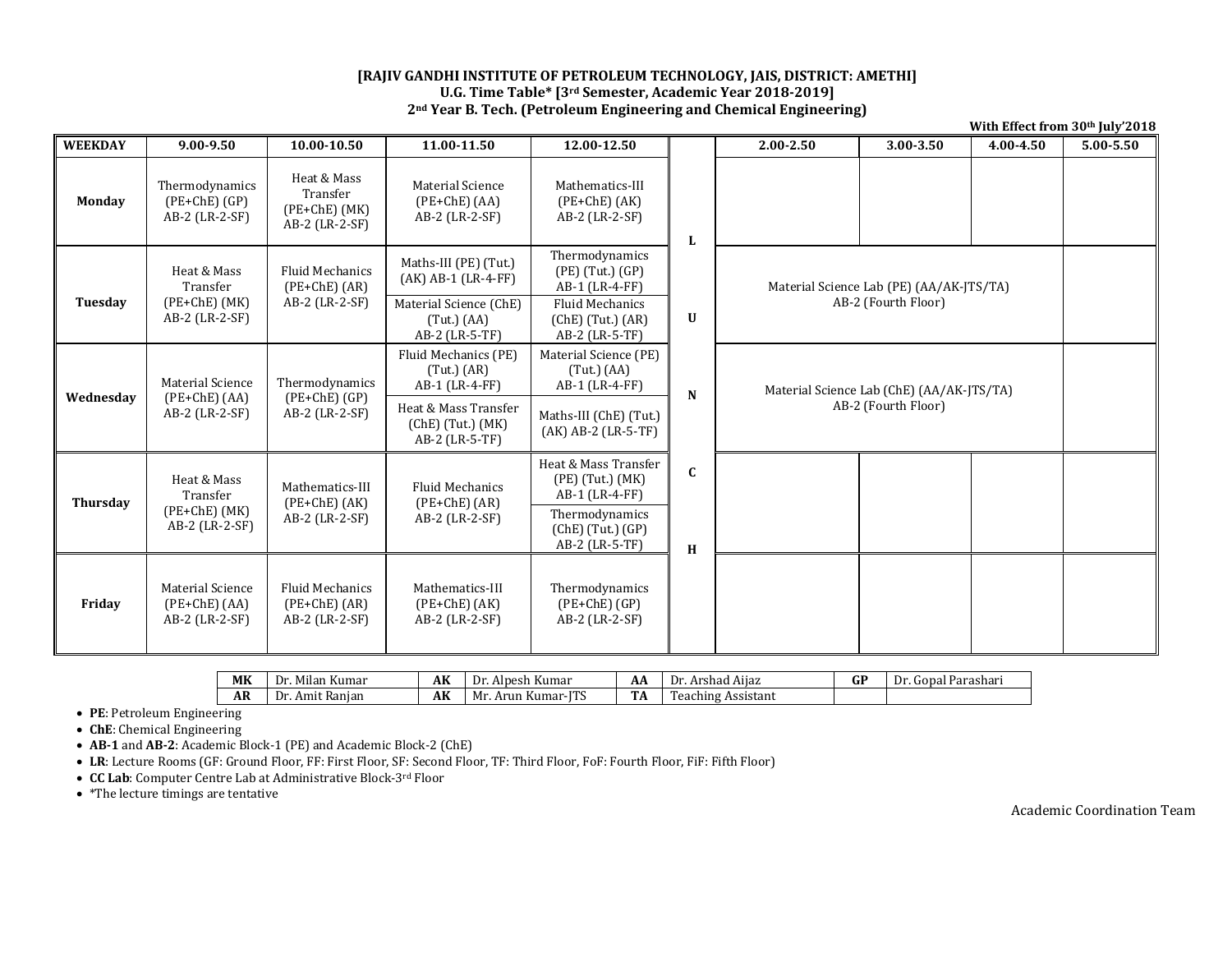## [**RAJIV GANDHI INSTITUTE OF PETROLEUM TECHNOLOGY, JAIS, DISTRICT: AMETHI] U.G. Time Table\* [5th Semester, Academic Year 2018‐2019] 3rd Year B. Tech. (Petroleum Engineering and Chemical Engineering)**

| <b>WEEKDAY</b>  | 9.00-9.50                                                         | 10.00-10.50                                                                   | 11.00-11.50                                                        | 12.00-12.50                                                              |              | $2.00 - 2.50$                                                                                                                                          | 3.00-3.50                                                             | 4.00-4.50                                                               | 5.00-5.50 |  |  |
|-----------------|-------------------------------------------------------------------|-------------------------------------------------------------------------------|--------------------------------------------------------------------|--------------------------------------------------------------------------|--------------|--------------------------------------------------------------------------------------------------------------------------------------------------------|-----------------------------------------------------------------------|-------------------------------------------------------------------------|-----------|--|--|
| <b>Monday</b>   | Production<br>Engineering (PE)<br>(SS/ DCT)<br>AB-1 (LR-4-FF)     | Formation<br>Evaluation (PE)<br>(SKS)<br>AB-1 (LR-4-FF)                       | Applied Reservoir<br>Engg. $(PE)$ $(DCT)$<br>AB-1 (LR-4-FF)        | <b>Basic Geoinformatics</b><br>Engg. (PE) (SB)<br>AB-1 (LR-4-FF)         |              | Petro. Explo. Prosp.<br>$(PE)$ $(SKS)$<br>AB-1 (LR-4-FF)                                                                                               | Electrical Engg. &<br>Electronics                                     |                                                                         |           |  |  |
|                 | Chem. Reac. Engg.<br>(Che) (GKA)<br>AB-2 (LR-1-SF)                | Natural Gas<br>Processing (ChE)<br>(UO) AB-2 (LR-1-SF)                        | Economics (ChE)<br>(GP)<br>AB-2 (LR-1-SF)                          | Petroleum Refining-II<br>(Che) (MSB)<br>AB-2 (LR-1-SF)                   |              | Mass & Energy Balance<br>(Che) (AtS)<br>AB-2 (LR-1-SF)                                                                                                 | (PE+ChE) (UDD)<br>AB-1 (LR-1-GF)                                      |                                                                         |           |  |  |
|                 | Production<br>Engineering (PE)<br>(SS/DCT)<br>AB-1 (LR-6-SF)      | Petro. Explo. Prosp.<br>$(PE)$ $(SKS)$<br>AB-1 (LR-6-SF)                      | Applied Reservoir<br>Engg. (PE) (DCT)<br>AB-1 (LR-6-SF)            | Electrical Engg. &<br>Electronics                                        | L            | <b>Basic Geoinformatics</b><br>Engg. (PE) (SB)<br>AB-1 (LR-6-SF)                                                                                       |                                                                       | Electrical Engg. & Electronics Lab (PE) (UDD/TA)<br>AB-1 (Fourth Floor) |           |  |  |
| Tuesday         | Chem. Reac. Engg.<br>(Che) (GKA)<br>AB-2 (LR-7-TF)                | Mass & Energy<br>Balance (ChE) (AtS)<br>$AB-2$ (LR-7-TF)                      | Petroleum<br>Refining-II (ChE)<br>(MSB)<br>AB-2 (LR-7-TF)          | (PE+ChE) (UDD)<br>$AB-1$ (LR-1-GF)                                       | $\mathbf{U}$ | Natural Gas Proc.<br>$(ChE)$ (Tut.) $(UO)$<br>AB-2 (LR-2-SF)                                                                                           |                                                                       |                                                                         |           |  |  |
|                 | Petro. Explo. Prosp.<br>$(Tut.)$ $(PE)$ $(SKS)$<br>AB-1 (LR-2-GF) | <b>Electrical Engg.</b><br>Electronics (Tut.)<br>(PE) (UDD)<br>AB-1 (LR-2-GF) | Production<br>Engineering (PE)<br>(SS/DCT)<br>AB-1 (LR-2-GF)       | <b>Formation Evaluation</b><br>$(Tut.)$ (PE) $(SKS)$<br>$AB-1$ (LR-2-GF) |              | <b>Basic Geoinformatics</b><br>Petroleum Exploration & Prospecting Lab (PE)<br>Engg. (Tut.) (PE) (SB)<br>(SKS/TA) AB-1 (Third Floor)<br>AB-1 (LR-2-GF) |                                                                       |                                                                         |           |  |  |
| Wednesday       | Natural Gas<br>Processing (ChE)<br>(UO) AB-2 (LR-1-SF)            | Mass & Energy<br>Balance (Tut.) (ChE)<br>$(AtS)$ AB-2 $(LR-1-SF)$             | Petroleum<br>Refining-II (Tut.)<br>$(MSB)$ (ChE)<br>AB-2 (LR-1-SF) | Economics (ChE)<br>(GP)<br>AB-2 (LR-1-SF)                                | N            | Chem. Reac. Engg.<br>Electrical Engg. & Electronics Lab (ChE) (UDD/TA)<br>$(Tut.)$ (ChE) $(GKA)$<br>AB-1 (Fourth Floor)<br>AB-2 (LR-1-SF)              |                                                                       |                                                                         |           |  |  |
| <b>Thursday</b> | Petro. Explo. Prosp.<br>$(PE)$ $(SKS)$<br>AB-1 (LR-4-FF)          | Applied Reservoir<br>Engg. $(Tut.)$ $(PE)$<br>(DCT)<br>AB-1 (LR-4-FF)         | Electrical Engg. &<br>Electronics                                  | <b>Formation Evaluation</b><br>$(PE)$ $(SKS)$<br>AB-1 (LR-6-SF)          | $\mathbf{C}$ |                                                                                                                                                        | Reservoir Lab (PE) (VF/DA-JTS/TA)<br>(CC Lab- Admin. Block-3rd Floor) |                                                                         |           |  |  |
|                 | Mass & Energy<br>Balance (ChE) (AtS)<br>AB-2 (LR-5-TF)            | Economics (Tut.)<br>(Che) (GP)<br>AB-2 (LR-5-TF)                              | (PE+ChE) (UDD)<br>AB-1 (LR-1-GF)                                   | Chem. Reac. Engg.<br>(Che) (GKA)<br>AB-2 (LR-7-TF)                       | H            |                                                                                                                                                        |                                                                       |                                                                         |           |  |  |
| Friday          | Production<br>Engineering (PE)<br>(SS/DCT)<br>AB-1 (LR-2-GF)      | Formation<br>Evaluation (PE)<br>(SKS)<br>AB-1 (LR-2-GF)                       | Applied Reservoir<br>Engg. $(PE)$ $(DCT)$<br>$AB-1$ (LR-2-GF)      | <b>Basic Geoinformatics</b><br>Engg. (PE) (SB)<br>AB-1 (LR-2-GF)         |              | Basic Geoinformatics Engg. Lab. (PE) (SB/IZ-STS/PT-LA/TA)<br>AB-1 (Fourth Floor) & CC Lab-Administrative Block-3rd Floor                               |                                                                       |                                                                         |           |  |  |
|                 | Economics (ChE) (GP)<br>AB-2 (LR-1-SF)                            | Electrical Engg.<br>Electronics (Tut.)<br>(Che) (UDD)<br>AB-2 (LR-1-SF)       | Petroleum<br>Refining-II (ChE)<br>(MSB)<br>AB-2 (LR-1-SF)          | Natural Gas<br>Processing (ChE)<br>(U <sub>0</sub> )<br>AB-2 (LR-1-SF)   |              |                                                                                                                                                        |                                                                       |                                                                         |           |  |  |

| <b>SKS</b> | $\sim$<br>Dr.<br>Kumar Sinha<br>Satish | U <sub>0</sub> | ™. Oiha<br>Dr.                         | cc<br>55   | ' Sharma<br>ivaniali<br>IJ.                     | AtS    | Dr<br>. Atul<br>Sharma                                  | GP         | Dr.<br>r. Gopal Parashari                       |
|------------|----------------------------------------|----------------|----------------------------------------|------------|-------------------------------------------------|--------|---------------------------------------------------------|------------|-------------------------------------------------|
| CIZ.<br>uN | Dr<br>: Agrahari<br>Gunian Kumar       | <b>MSB</b>     | $\sqrt{2}$<br>Dr.<br>gaimani<br>Balati | <b>UDD</b> | $\sqrt{ }$<br>. Dwivedi<br>l Ive<br>Dr. U.<br>. | SВ     | $\sim$<br>Dr<br>ham Biswas<br>-Sust                     | <b>DCT</b> | __<br>rewari (VF)<br>Dr.<br>$\Gamma$<br>. L. U. |
| <b>VI</b>  | <b>Visiting Faculty</b>                | 17<br>14       | CTTC<br>Iltai<br>. Zafar-S'<br>ن 1 ف   | DA         | $\mathbf{r}$<br>Mr. Deepak Asthana-l'           | $PT-L$ | <b>CONTRACTOR</b><br>Mr. $\iota$<br>'rivedi.LA<br>Pawan | <b>TA</b>  | m<br>Teaching Assistant                         |

**With Effect from 30th July'2018**